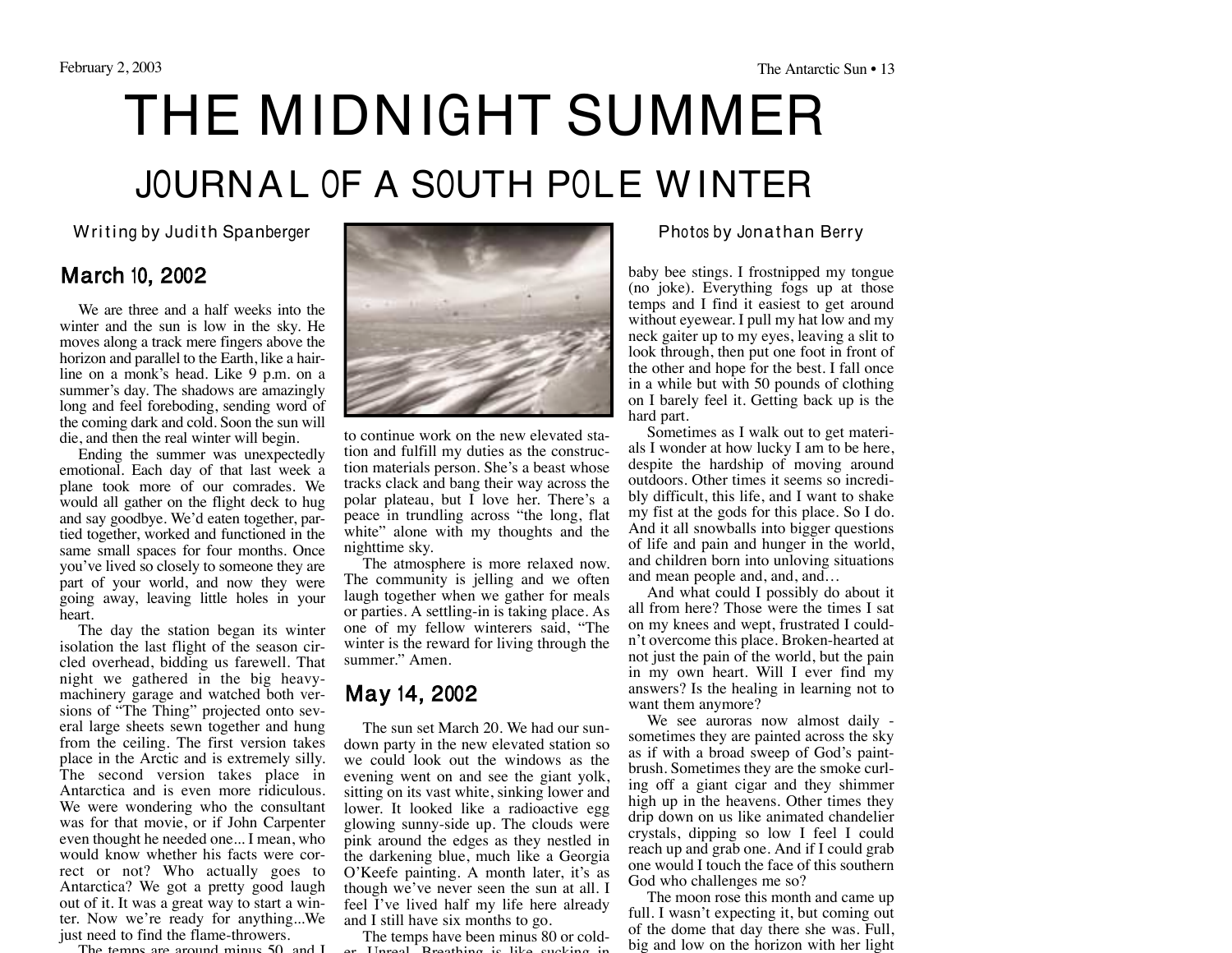## Winter From page 13

was a mess and everyone was happily chatting or dancing in it.

#### June 27, 2002

We're still here. It's still dark.

We just passed the solstice, our halfway mark. Four months down, four more to go. It's tempting to start counting days. Must resist.

Mid-winter is a time of reflection and celebration. We've received mid-winter greeting cards via e-mail from probably every station in Antarctica with a picture of their winter crew and good wishes for safe travels home. We took our mid-winter picture just outside the dome entrance. It was minus 84. When it was time for the flash to go off we all held our breath so faces wouldn't be obscured by the fog from breathing.

Our mid-winter dinner was an elegant affair. We brought out the linen, china and



wine glasses. We dined on Beef Wellington, chicken Florentine, homemade rolls and a real salad, thanks to the greenhouse staff. It was an evening of memories and plenty of warm and sincere toasts. A reminder that we are in this together and we're doing fine. What a wonderful group of people I am here with. After dinner many of us sprawled out in the library like a happy litter of puppies to watch *The Shining*. There were plenty of jokes about Jack Nicholson losing it due to a little cold and isolation. Weenie.

Temps are in the minus 90s and, despite

come and go that nothing would be a surprise, it all simply was. Sometimes I feel like the gods are walking beside me. This beautiful and isolated place is showing me how to crawl around inside my own head and find comfort there.

The low temps are cooling off the polar plateau to the point that we're getting little "ice quakes." The ice contracts due to the colder temps and makes noises like rail cars slamming into each other. Usually it sounds like the rail yard is about a mile away, but sometimes it can shake a building.

The frost-cicles that fascinated me in October are once again hanging off the dome. The ceiling is full of fuzzy stalactites. They don't have a strong hold and as they fall from 50 feet up they break up. What falls on your head is akin to snowfall. South Pole: the only place where it snows inside, but not out.

The barometric pressure altitude jumps around quite a bit and last week it leapt to

I have this place in my heart, a soft area very close to me, that holds a deep fondness for the dark and all gained from it. How it brought my world right up to the tip of my nose...

11,400 feet (physically we're at 9,600). Breathing was difficult, and everyone was moving slow. This place continues to challenge and amaze me. I wonder if life won't be boringly easy when I leave here. What will I do when simply getting around won't feel like I'm trying to function under water?

#### August 20, 2002

We have light on the horizon and it's not aliens. It's the sun coming back for us! It was beginning to feel that nothing would

everywhere... people forgetting the names of their family members, why they walked into a room, etc. And what was so important that it couldn't be left till tomorrow? Nothing. Life boiled down to a very simple existence for me: put one foot in front of the other. Now do it again. Scientists call it T-3 syndrome and it has to do with the lack of a hormone that is produced with the help of sunlight. Or something like that. It was explained to me at one point, but of course I promptly forgot it. What was interesting is the lack of motivation and focus didn't really bother anyone. It was as though we were all drugged and that was fine with us. Nothing was worth getting worked up over. It was all getting very dreamy.

We had a July 4 BBQ that felt weird in the cold and dark. What made more sense was the "Christmas in July" party. We decorated the galley and bar and had a nice sit-down dinner. We made a snowman



that's six feet tall. The snow here is so incredibly dry that it took six hours of heating and wetting the snow and then packing it onto our snowman. But he's gorgeous and now sits under the dome next to one of the housing buildings. That was July for the most part, or what I remember of it.

Earlier in August we hit minus 100. Time for the 300 Club induction ceremony. First heat sauna to 200 degrees. Sit in said sauna until eyeballs are just about to boil. Drop towel and walk naked (running not recommended) to geological pole marker, whoop and holler. Hobble back